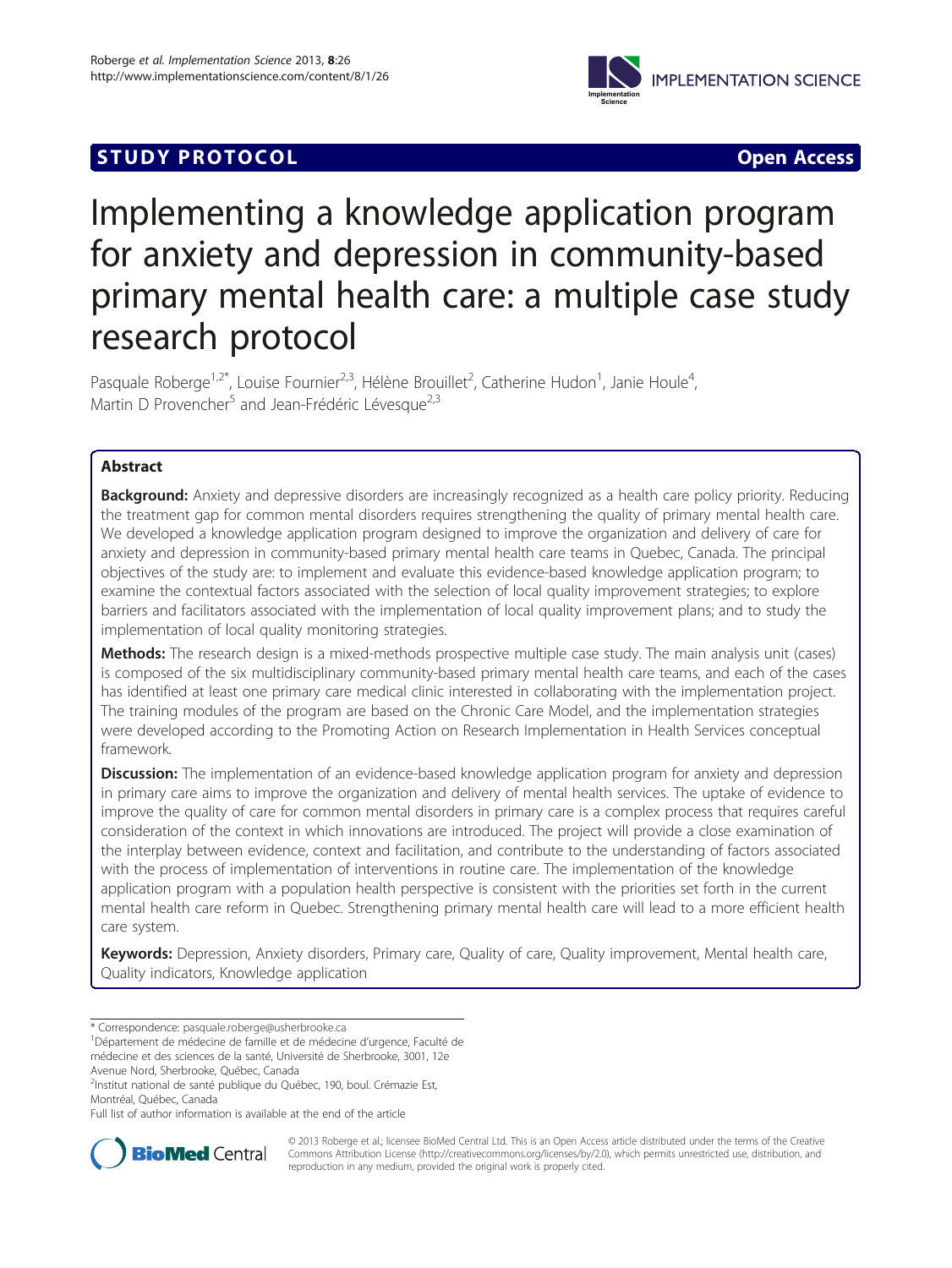#### Background

Anxiety and depressive disorders are increasingly recognized as a health care policy priority as they are the most common mental disorders among the general population and in primary care [[1](#page-9-0)-[5\]](#page-9-0). Lifetime prevalence is approximately 6.7% for major depression [\[4](#page-9-0)] and 16.6% for anxiety disorders [\[3](#page-9-0)]. These disorders are associated with significant psychological distress, and functional and social impairment [[5,6\]](#page-9-0). People living with these disorders present a high risk of comorbidity, as anxiety and depressive disorders are frequently occurring with other mental disorders as well as chronic physical illness [[7-10\]](#page-9-0). This co-occurrence is also proportional to the severity of disability, persistence of symptoms and deterioration of individuals' health [[7](#page-9-0)-[9\]](#page-9-0). Efficient management of anxiety and depressive disorders could lead to a reduction in the social and economic costs of mental disorders [[11](#page-9-0)[-14](#page-10-0)]. Global health policies are increasingly concerned with improving public mental health [[15,16\]](#page-10-0), and the role of primary care in the recognition and treatment of common mental disorders has significantly evolved since the 1990s [[17,18](#page-10-0)]. While the integration of mental health into primary care is paramount to improving access to mental health care, the current reforms require support to strengthen the quality of primary mental health services across a wide variety of contexts [[17](#page-10-0)].

Research on the treatment gap for common mental disorders has shown that clinical practices do not keep pace with the ever-growing knowledge regarding optimal anxiety and depression management. This gap is a key issue in mental health services research, and concerted effort is required to further knowledge on the implementation of evidence-based practices [\[19\]](#page-10-0). Although pharmacological and psychological treatments for anxiety and depression have existed for several years now [[20-22](#page-10-0)], it has been established that only a minority of anxiety or depression sufferers are diagnosed and treated according to clinical practice guidelines' recommendations [[23](#page-10-0)-[28\]](#page-10-0). Access and equity issues have also been raised, in which individual factors such as age, education and mental health insurance coverage have been associated with access to care and treatment adequacy [[23,28-32\]](#page-10-0). Several individual, social, professional and systemic factors contribute to this situation, such as low help-seeking and utilization of mental health services for common mental health problems, under-detection of anxiety and depressive disorders in primary care, limited access to evidence-based treatments, particularly psychotherapy, and lack of treatment intensification when required [\[1](#page-9-0)[,33](#page-10-0)-[35\]](#page-10-0).

Research has evaluated several interventions to improve the quality of primary mental health care for common mental disorders, predominantly for depression.

The broad spectrum of strategies used to implement change in clinical practice includes simple and inexpensive professional interventions, financial interventions, and organizational interventions centred on patients, care providers, and the health care system [[36\]](#page-10-0). It is well recognized that isolated educational or organizational strategies, such as passive dissemination of clinical practice guidelines or systematic screening, only minimally impact patient outcomes [[37,38\]](#page-10-0). Furthermore, consultation-liaison models do not appear sufficient as stand-alone interventions to improve patient outcomes at the population level [[39\]](#page-10-0). Numerous studies show that implementing complex multimodal intervention strategies that include both organizational and educational activities can result in improvements to primary care quality and patient health [\[37,38,40](#page-10-0)-[42\]](#page-10-0). Among complex models of quality improvement, collaborative care has been shown to be more effective than usual care in numerous trials for depression, and in some trials for anxiety disorders [[38,40,42](#page-10-0),[43](#page-10-0)]. Models of collaborative care typically include active collaboration between primary care providers and mental health specialists, predominantly psychiatrists, and the role of a case manager [[41,44,45\]](#page-10-0). The key functions of the case manager may include patient education, self-management support, systematic follow-up, clinical management, low intensity interventions, and care coordination [[41,46\]](#page-10-0). Principles of stepped care have also been introduced in recent years to improve efficiency by modulating services according to patients' characteristics. Stepped care involves continuous and systematic assessment of patient outcomes, as well as collaboration between primary care and specialised mental health service [[35,47-49\]](#page-10-0). Current knowledge of the most promising active ingredients in these complex strategies is mature enough to implement them into real world clinical practice settings.

There is growing interest in introducing the notion of long-term management in the treatment of depression [[35\]](#page-10-0). The Chronic Care Model (CCM) is the leading model for the management of long-term chronic conditions, a framework for improvement with a populationbased approach that aims to provide planned, proactive, patient-centred, and evidence-based care delivery [\[50,51](#page-10-0)]. It involves changes at the system, community, organization, professional and patient level. A growing number of evaluative studies indicate that quality improvement programs based on the CCM lead to improvements in both health care processes and patient health [[52](#page-10-0),[53](#page-10-0)]. The CCM offers a framework for change that is compatible with complex interventions for common mental disorders. Thus, the model seems particularly useful to structure anxiety and depression care organization, as these are often relapsing and tend to become chronic.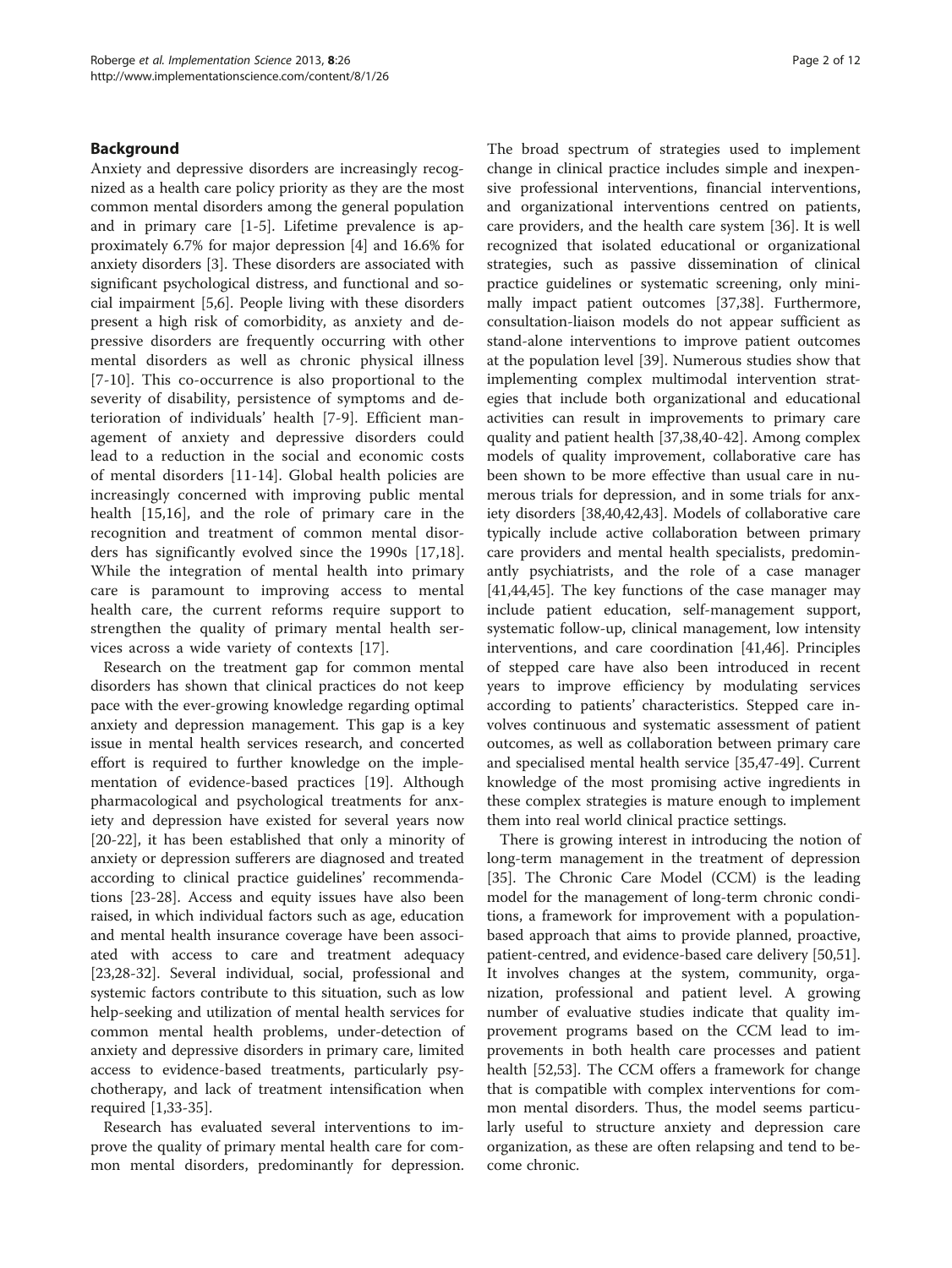#### Primary mental health care services in the province of Quebec, Canada

Primary care services have become the key pillar of the mental health care system in Quebec. As of 2005, Quebec's ministerial policies for mental health have focused on improving the primary care management of mental disorders and achieving an optimal hierarchy of care [\[54,55\]](#page-11-0). The mental health strategy included the implementation of community-based primary mental health care teams (CMHTs) throughout the province in each of the 94 Health and Social Services Centres, established within local services networks in each region, with a population responsibility and the management of a gateway for mental health services to ensure access and continuity of care. The team typically comprises a health care administrator, clinical coordinators, psychologists, social workers, nurses, psycho-educators and, occasionally, general practitioners. It is expected as part of the reform that these CMHTs work in collaboration with their local services networks, including primary care clinics, as well as other health care professionals (e.g., psychologists in private practice, community resources, hospital's emergency departments), to meet the mental health care needs of the population. From a population health perspective, we postulate that patients with common mental disorders should be a priority in the CMHTs' organisation and delivery of care. Consequently, they need to be supported to improve the quality of care for anxiety and depression, to be informed about the best available research evidence, and to use the finite resources of the public health care system in the most effective and efficient manner.

Research on the implementation of evidence-based practice has typically been conducted in controlled conditions, in medical clinics. Considering that Quebec's primary CMHTs are not established on a medical practice foundation, and considering the relative lack of knowledge on barriers and facilitators to the implementation of change in that innovative context, we developed a knowledge application program specifically designed to support CMHTs in the organization and delivery of care for anxiety and depression. We grounded the knowledge application program on the CCM to ensure that the implementation of change in clinical practice would be supported by rigorous evidence-based data at the patient, clinical and organisational levels. We also relied on the Promoting Action on Research Implementation in Health Services (PARiHS) conceptual framework developed by Kitson and her collaborators [[56](#page-11-0),[57](#page-11-0)] to design our implementation strategies. According to this model, successful implementation stems from the dynamic and simultaneous relationship between three elements: evidence, context and facilitation [\[56](#page-11-0)]. The dimension of 'evidence' refers to scientific robustness, as well as clinical experience and patient preferences. The dimension of 'context' takes into account the role of the context, culture, leadership and evaluation in the implementation of interventions in clinical practice. 'Facilitation' refers to the process of supporting and enabling the implementation through internal and external facilitators. Concerted efforts are essential to facilitate the uptake of evidence-based health care interventions, and research must focus on the complex process of implementing health service organization innovations and ensuring their sustainability [[58](#page-11-0)]. This pragmatic and participative approach aims to study the extent to which clinical and organisational interventions assessed in controlled conditions can be implemented in multiple clinical practice contexts in Quebec. Studies that offer a system assessment perspective on implementation are valuable to improve our comprehension of factors that foster or hinder the implementation of interventions in real world practice in primary care [\[59,60\]](#page-11-0).

#### **Objectives**

- 1. To implement and evaluate a knowledge application program for anxiety and depression in six community-based primary mental health care settings;
- 2. To examine the contextual factors associated with the selection of quality improvement strategies integrated in the local quality improvement plans;
- 3. To study barriers and facilitators associated with the level of implementation of the local quality improvement plans;
- 4. To assess the impact of the clinical information systems component of the knowledge application program on the development and implementation of local quality monitoring strategies.

#### Methods

#### Study design

The research design is a mixed-methods prospective multiple case study [\[59,61](#page-11-0)]. A case study design has been selected to thoroughly examine the implementation of the knowledge application program within each CMHT and associated primary care clinic, and to examine the complex interplay between context, evidence and facilitation. Numerous variables determine the successful implementation of organizational and clinical changes in mental health care, and the multiple cases allow for the replication of results among diverse contexts. Case study research could complement current quality improvement research by contributing to understanding of contextual factors associated with the success or failure of quality improvement projects [[62](#page-11-0)].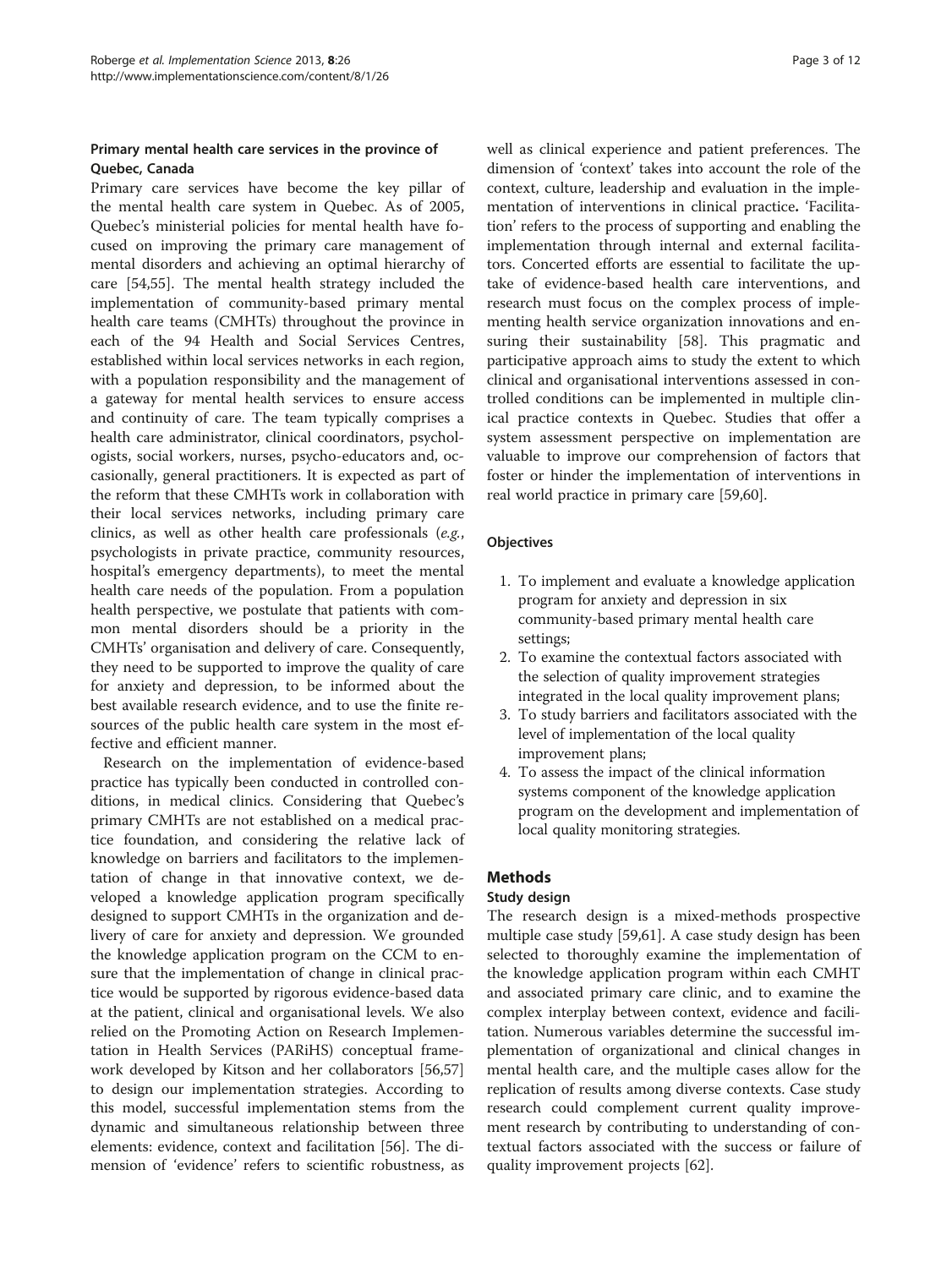#### Ethical approval

The Research Ethics Committee of the Montréal Health and Social Services Centres Agency, acting as the primary ethics committee for the multicentre project, has approved this study. The six local ethics authorities have endorsed the decision. All local committee members will be asked to sign a written consent form. The confidentiality of participating patients will be protected with coded and anonymous processing of data.

#### Setting

#### Community-based mental health care teams

The six CMHTs were selected from the 94 Health and Social Services Centres in the province of Québec, Canada, according to diversity in terms of their local health network's size, resources, and geographic environment (urban, semi-urban, or rural). A purposeful sampling strategy was selected to examine the implementation process in a variety of contexts. The inclusion of a CMHT in the sample was conditional to: the identification of a primary care medical clinic, usually a family medicine group [[63](#page-11-0)], that would agree to collaborate to the research project; and the commitment to collect patient data as part of the implementation of the quality improvement program. The main analysis unit (case) is composed of the multidisciplinary CMHT. The general characteristics of the six CMHTs included in the sample are presented in Table [1](#page-4-0). Two of the CMHTs had participated in a previous quality improvement project conducted from 2008 to 2010. For each of the six CMHTs, organisation and clinical participants to the quality improvement research project included an administrative leader mandated to ensure coordination of the implementation at the local level and an interdisciplinary local working group (see Table [1](#page-4-0)).

#### Description of the intervention

The study builds on a knowledge application program that was developed in a previous project for anxiety and depression in CMHTs [[64\]](#page-11-0). We developed the knowledge application program based on the determinants of a successful implementation of change in clinical practice outlined in the PARiHS framework [[56,57](#page-11-0)]. The program comprises two main phases. The first phase involves the presentation of the knowledge application modules and the development of local quality improvement plans in each local working group, while the second phase consists of the implementation of the quality improvement plans at the local level.

#### Phase 1: The knowledge application program The meetings and training modules

The 10 modules of the knowledge transfer phase are presented through six meetings and training sessions with local working groups. The objectives and overview of the modules of the knowledge application phase are presented in Table [2](#page-5-0). The knowledge application program is founded on evidence-based data for patient, professional and organizational interventions for common mental disorders. Strategies for improvement related to each of the six components of the CCM are addressed throughout the modules: Health System Organization; Community Resources and Policies; Delivery System Design; Decision Support; Clinical Information Systems; Self-Management Support. As an illustration of the contents related to each component of the model, the 'Delivery System Design' component includes educational and discussion material on collaborative care and stepped care, while 'Decision Support' presents a number of clinical practice guidelines and decision support tools. Considering that local working groups are required to develop and implement a strategy to collect patient data as part of the 'Clinical Information Systems' component of the CCM, an overview of that specific improvement strategy will be presented.

#### The clinical information systems strategy

The collection of clinical data on patients with mental health problems is considered essential to achieve success in quality improvement efforts from a population-based approach [\[66,67](#page-11-0)]. Establishing a basic clinical information system for patients with anxiety and depressive disorders is mandatory to the participation of each site in the research project, as patient data on processes of care and health outcomes help plan and coordinate interdisciplinary patient care and obtain feedback for specific population groups [\[67](#page-11-0)]. Due to the considerable time, efforts and resources required to implement a clinical information system, as well as contextual risk factors, the strategy preconized in this project is to actively support CMHTs in the implementation of a basic data collection approach [[68](#page-11-0)]. A patient data collection procedure will be introduced at each CMHT to support the follow-up, practice evaluation, and quality of care for patients with anxiety or depressive disorders.

The training module will present a patient data collection tool as well as a procedure for the implementation of a basic clinical information system in each CMHT. Medical clinics will be provided with the same toolkit if clinicians are also interested in collecting patient data as part of their collaboration with the CMHTs. The data collection tool will be developed by the research team to gather information on processes of care and health outcomes for patients with anxiety and depressive disorders.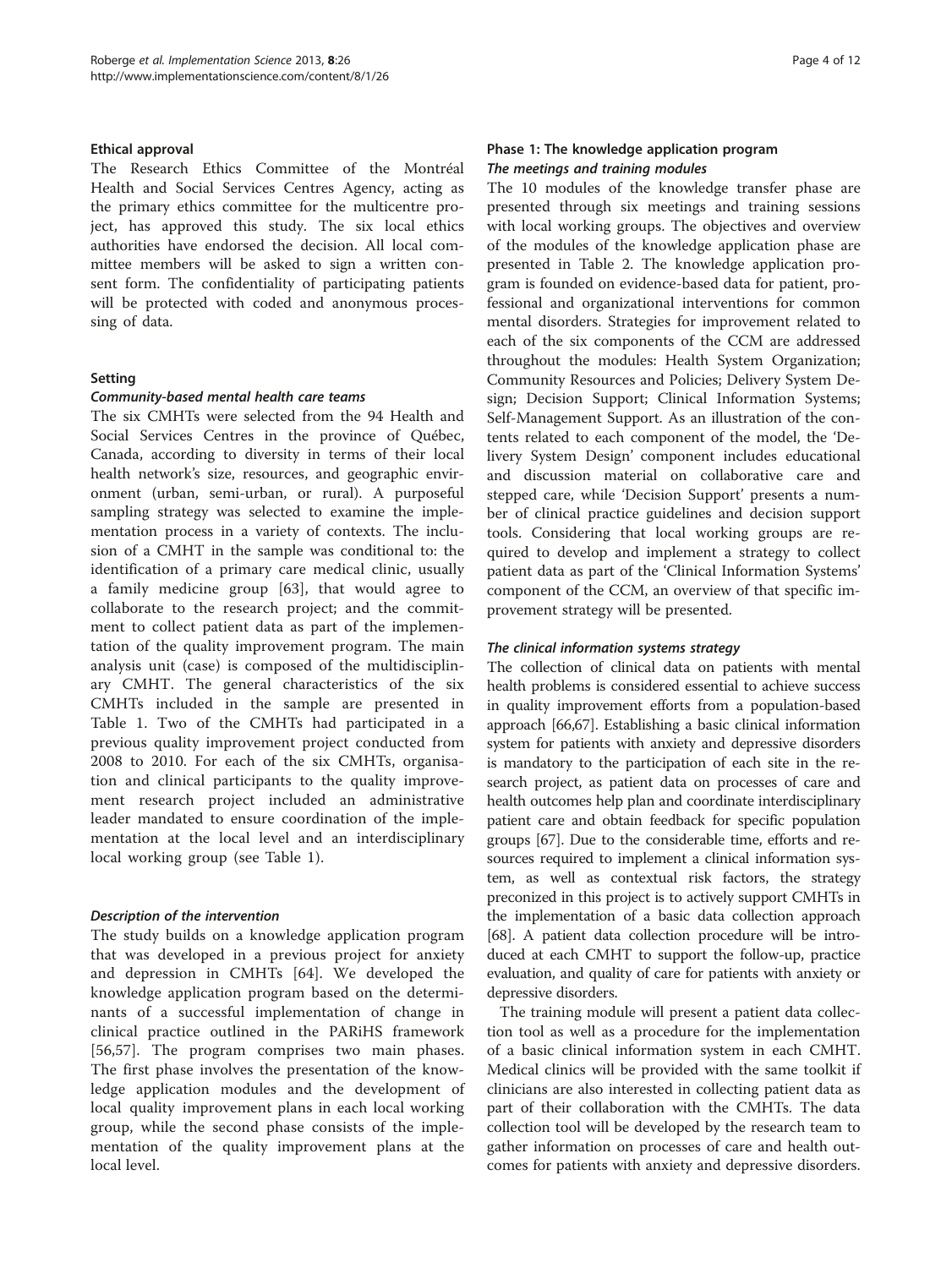#### <span id="page-4-0"></span>Table 1 Organisation profiles and characteristics

|                                              |                           | Organisations             |                |                |                |                |  |
|----------------------------------------------|---------------------------|---------------------------|----------------|----------------|----------------|----------------|--|
| Organisational characteristics               | 1                         | $\overline{2}$            | 3              | 4              | 5              | 6              |  |
| Population                                   | 139,000                   | 140,000                   | 220,000        | 245,000        | 75,000         | 55,000         |  |
| Location                                     |                           |                           |                |                |                |                |  |
| Urban                                        | $\times$                  | $\boldsymbol{\mathsf{X}}$ |                |                |                |                |  |
| Semi-urban                                   |                           |                           | Χ              | $\mathsf X$    | Χ              |                |  |
| Rural                                        |                           |                           |                |                |                | Χ              |  |
| University-affiliated                        | $\boldsymbol{\mathsf{X}}$ |                           | Χ              |                | Χ              |                |  |
| Hospital integrated to the CSSS              |                           | Χ                         | Χ              | Χ              | X              | X              |  |
| Full-time personnel employed at the CMHT     | 30.1                      | 22.3                      | 6.8            | 18             | 12.3           | 5.6            |  |
| Nurses                                       | 5.6                       | $\overline{4}$            | 3              | 5.6            | 2.8            | $\overline{2}$ |  |
| Social workers                               | 12.5                      | 9.8                       | $\overline{2}$ | 4.8            | 3.4            | 1.8            |  |
| Psychologists                                | 10.4                      | 7.2                       | 1.8            | 6.8            | 5.1            | 1.8            |  |
| Other health professionals                   | 1.6                       | 0.3                       |                | 0.8            | $\mathbf{1}$   |                |  |
|                                              | OT                        | <b>OC</b>                 |                | <b>HRA</b>     | ED             |                |  |
| GPs                                          | Χ                         |                           |                |                |                |                |  |
| Consulting psychiatrists                     | Χ                         | Χ                         | Χ              | Χ              | Χ              | Χ              |  |
| Clinical coordinator                         | X                         | Χ                         | Χ              |                | Χ              |                |  |
| Description of the associated medical clinic | 1                         | $\overline{1}$            | $\overline{2}$ | $\mathbf{1}$   | $\mathbf{1}$   | 1              |  |
| Family medicine group                        | Χ                         |                           | Χ              | Χ              | X              | Χ              |  |
| Family medicine unit                         | Χ                         | Χ                         |                |                | Χ              |                |  |
| Network clinic                               |                           | Χ                         |                |                |                |                |  |
| Composition of local work committee (total)  | 7                         | 10                        | 14             | 10             | 11             | 11             |  |
| Health care administrator                    | $1^*$                     | $1^*$                     | 1              | $1^*$          | $4^*$          | 1              |  |
| GPs                                          | 1                         | $\overline{1}$            | 2              | 2              | 1              | 1              |  |
| Nurses                                       | 1                         | $\overline{2}$            | $\overline{2}$ | $\overline{2}$ | $\overline{2}$ | 3              |  |
| Psychologists                                | $\overline{2}$            | $\overline{2}$            | $\overline{2}$ | $\overline{2}$ | $\mathbf{1}$   | $\overline{2}$ |  |
| Social workers                               |                           | $\overline{2}$            | $\overline{2}$ | 1              | 1              | $\overline{2}$ |  |
| Clinical coordinator                         | $\mathbf{1}$              |                           | $\mathbf{1}$   |                | $\overline{2}$ |                |  |
| Psychiatrists                                |                           |                           | $\overline{2}$ | $\overline{2}$ |                |                |  |
| Project manager/Research agent               |                           |                           | $2^*$          |                |                | $1^*$          |  |
| Other health professionals                   |                           |                           |                |                |                | 1              |  |
| Members of other organisations               | $\mathbf{1}$              | $\overline{2}$            |                |                | $\mathbf{1}$   |                |  |

Abbreviations: CSSS: Centre de santé et de services sociaux/Health and Social Services Centre; CMHT: Community-based mental health care team; OT: Occupational therapist; CO: Community organizer; HRA: Human relation agent; ED: Educator.

\* Local leader.

We will recommend that health care providers use the data collection tool for their patients aged 18 years or older with a new episode of major depression, panic disorder with or without agoraphobia, social phobia, and/or general anxiety disorder according to the DSM-IV-TR (primary diagnosis) [[69\]](#page-11-0). These common mental disorders have been selected due to their high prevalence in primary care, their adequate response to both psychological and pharmacological treatments [[20](#page-10-0),[70](#page-11-0),[71](#page-11-0)], and because their symptomatology can be monitored with common standardized tools [\[72,73](#page-11-0)]. Data on the care

process will include the professional consulted, diagnosis, intervention type, referral to a specialist, and patient education. Data on patient health status will include standardized symptom and functioning scales to be filled out by patients on a regular basis. The Patient Health Questionnaire (PHQ-9) [\[73](#page-11-0)] for major depression and the Generalised Anxiety Disorder–7 item scale (GAD-7) [[72\]](#page-11-0) will be recommended to monitor symptomatology due to their satisfactory psychometric properties, brevity and free access for clinicians. The PHQ-9 is a wellknown measure used to evaluate the severity of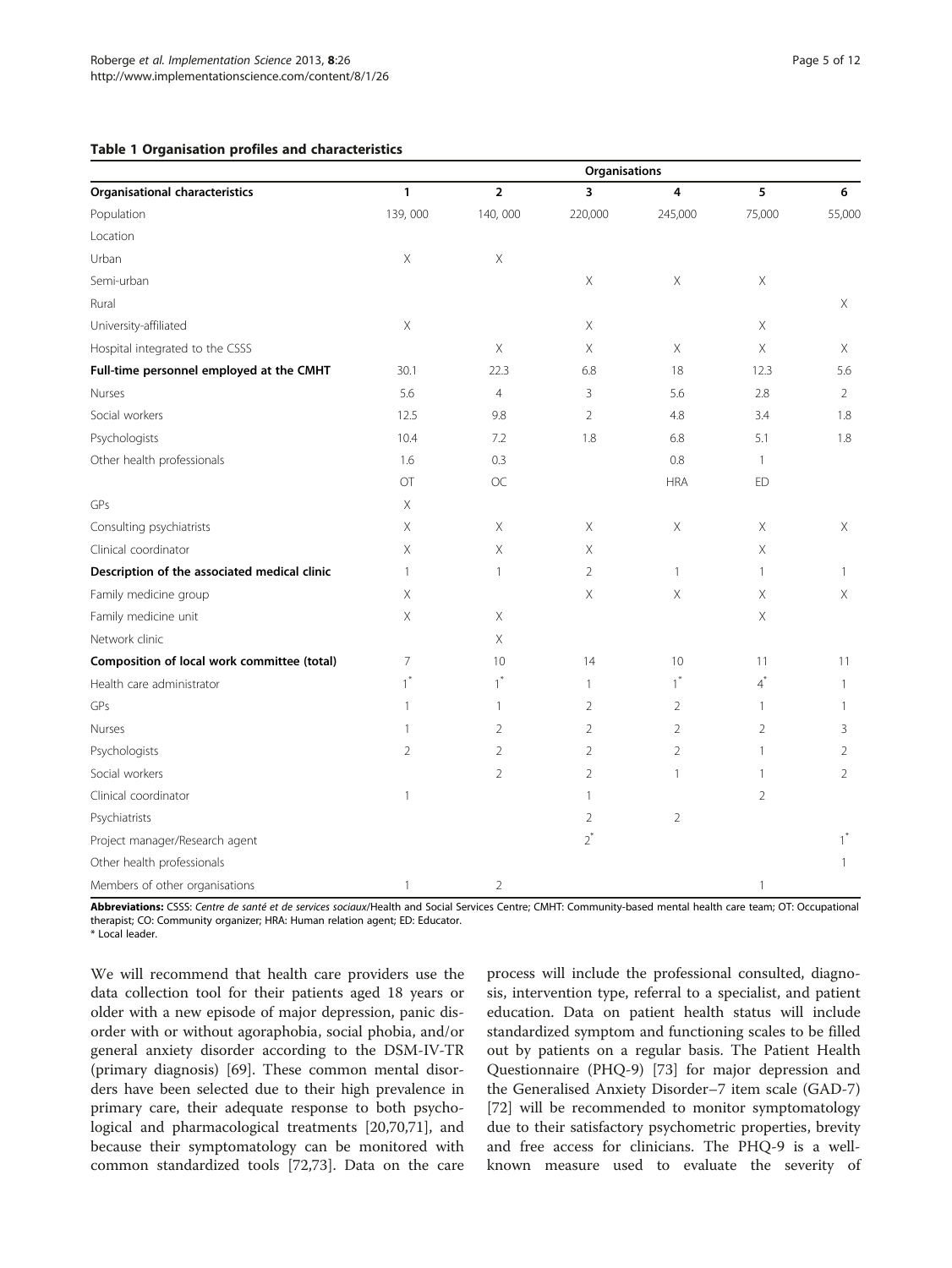<span id="page-5-0"></span>

|                | Table 2 The knowledge application program                                                                                                                                                                     |                                                                                                             |  |  |  |  |  |
|----------------|---------------------------------------------------------------------------------------------------------------------------------------------------------------------------------------------------------------|-------------------------------------------------------------------------------------------------------------|--|--|--|--|--|
|                | Module Title, chronic care model components [CCM] *, Objective                                                                                                                                                | Content                                                                                                     |  |  |  |  |  |
| 1              | The context [CCM: HSO, CRP]: To understand the principles that support the                                                                                                                                    | 1. Common mental disorders in primary care                                                                  |  |  |  |  |  |
|                | implementation of the knowledge application program, the bases of the<br>knowledge application program, and the key policies and orientations that                                                            | 2. The Chronic Care Model [50,51]                                                                           |  |  |  |  |  |
|                | directed the structuring of mental health services in Quebec, Canada.                                                                                                                                         | 3. Quality of care for depressive and anxiety disorders                                                     |  |  |  |  |  |
|                |                                                                                                                                                                                                               | 4. The organization of the health care system                                                               |  |  |  |  |  |
| $\overline{2}$ | The knowledge application program [CCM: HSO, DSD, DS, CIS, SM, CRP]:                                                                                                                                          | 1. Project and objectives                                                                                   |  |  |  |  |  |
|                | To enable participants to understand the scope of the knowledge application<br>program and know the different stages of its deployment.                                                                       | 2. Knowledge application program                                                                            |  |  |  |  |  |
|                |                                                                                                                                                                                                               | 3. Developing and implementing a local quality<br>improvement plan                                          |  |  |  |  |  |
| 3              | The implementation of changes in clinical practice [CCM: HSO, DSD, DS]:                                                                                                                                       | 1. The conceptual framework: the PARiHS model [56,57]                                                       |  |  |  |  |  |
|                | To provide participants with a systemic view of the implementation of changes<br>in an organizational context. To understand the role played by the local working<br>committee and identify key stakeholders. | 2. Knowledge application in the Health and Social<br>Services Centre context                                |  |  |  |  |  |
|                |                                                                                                                                                                                                               | 3. The Knowledge-to-action cycle [65]                                                                       |  |  |  |  |  |
| 4              | The stepped-care model [CCM: DSD, CIS]: Participants will be guided by the                                                                                                                                    | 1. Delivery system design                                                                                   |  |  |  |  |  |
|                | principles and concepts presented in order to review their services and care<br>pathways; the role and responsibilities of the various care providers throughout                                              | 2. Stepped-care: description and examples                                                                   |  |  |  |  |  |
|                | the care pathway will also be reviewed.                                                                                                                                                                       | 3. Lessons from the literature                                                                              |  |  |  |  |  |
| 5              | Clinical decision support - Clinical practice guidelines [CCM: DS]:                                                                                                                                           | 1. Clinical decision support                                                                                |  |  |  |  |  |
|                | Participants will have a common understanding of clinical practice quidelines, as<br>well as their benefits and limitations, and know how to refer to them in their                                           | 2. Clinical practice quidelines                                                                             |  |  |  |  |  |
|                | clinical decision making.                                                                                                                                                                                     | 3. Benefits and limitations related to clinical practice<br>quidelines                                      |  |  |  |  |  |
|                |                                                                                                                                                                                                               | 4. Where to find clinical practice guidelines                                                               |  |  |  |  |  |
| 6              | Working together: how to implement strategies for interprofessional                                                                                                                                           | 1. Interprofessional collaboration                                                                          |  |  |  |  |  |
|                | collaboration [CCM: DSD, DS]: To enable settings to identify strategies to offer<br>complementary services, ensure coordination of care, foster teamwork and                                                  | 2. A continuum of collaborative practices                                                                   |  |  |  |  |  |
|                | define modalities that encourage mutual support between providers.                                                                                                                                            | 3. What is collaborative care in mental health?                                                             |  |  |  |  |  |
|                |                                                                                                                                                                                                               | 4. Simple changes for depression in primary care                                                            |  |  |  |  |  |
|                |                                                                                                                                                                                                               | 5. Collaborative care models for anxiety and depressive<br>disorders                                        |  |  |  |  |  |
|                |                                                                                                                                                                                                               | 6. Case management - a key element of collaborative<br>care                                                 |  |  |  |  |  |
| $\overline{7}$ | Productive interactions between the patient and health care team [CCM:<br>SM]: Identify the tools and strategies that best enable care providers to offer                                                     | 1. The role of productive interactions in the Chronic<br>Care Model                                         |  |  |  |  |  |
|                | accurate information to patients about their health including motivational<br>interviewing and shared decision-making.                                                                                        | 2. Patient education                                                                                        |  |  |  |  |  |
|                |                                                                                                                                                                                                               | 3. Motivational interviewing                                                                                |  |  |  |  |  |
|                |                                                                                                                                                                                                               | 4. Shared decision-making: a key to productive<br>interactions                                              |  |  |  |  |  |
|                |                                                                                                                                                                                                               | 5. Communication strategies: The communication cycle                                                        |  |  |  |  |  |
| 8              | Self-management support [CCM: SM]: To promote the various self-                                                                                                                                               | 1. Self-management support: what and how?                                                                   |  |  |  |  |  |
|                | management tools and identify strategies which encourage the implementation<br>of interventions aiming to support self-care among people with depression and/<br>or anxiety disorders.                        | 2. The effectiveness of self-management strategies for<br>the treatment of depression and anxiety disorders |  |  |  |  |  |
|                |                                                                                                                                                                                                               | 3. The characteristics of a good self-manager                                                               |  |  |  |  |  |
|                |                                                                                                                                                                                                               | 4. What helps patients succeed in the management of<br>their care                                           |  |  |  |  |  |
|                |                                                                                                                                                                                                               | 5. The right form of self-management support for the<br>right patient                                       |  |  |  |  |  |
|                |                                                                                                                                                                                                               | 6. Two self-management program examples:                                                                    |  |  |  |  |  |
|                |                                                                                                                                                                                                               | · Self-management depression workshop                                                                       |  |  |  |  |  |
|                |                                                                                                                                                                                                               | · Self-care depression guide                                                                                |  |  |  |  |  |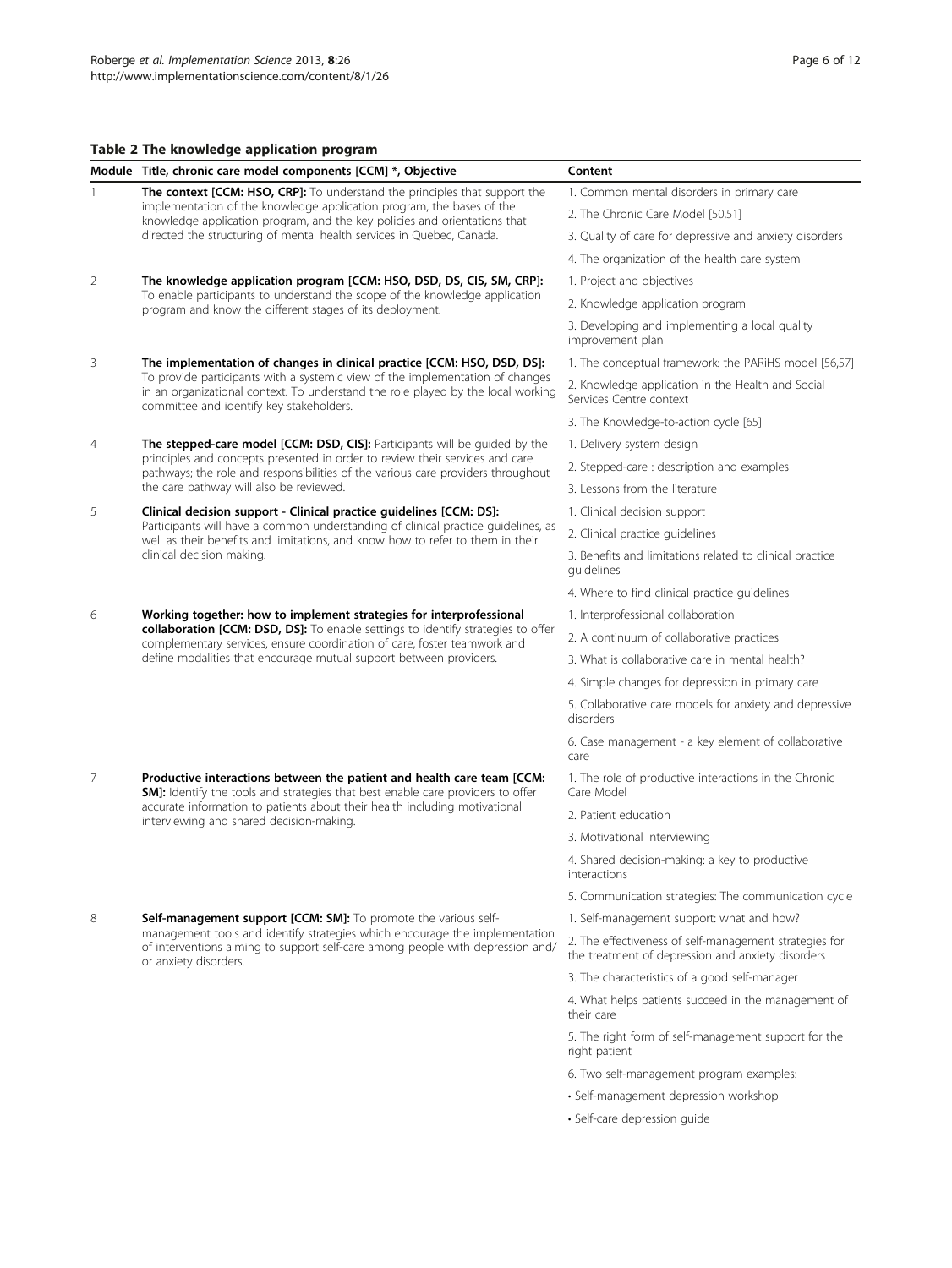#### Table 2 The knowledge application program (Continued)

| 9                                                         | Low-intensity interventions and the various group interventions [CCM: DS,<br><b>SM]:</b> To provide examples of promising practices and help participants to<br>identify low-intensity interventions that could be offered to people with<br>depression and/or anxiety disorders. To differentiate the various forms of group<br>interventions that can be offered to patients such as group therapy,<br>psychoeducational groups, and self-help and support groups. | 1. Low-intensity interventions<br>2. Examples of low-intensity interventions<br>The different group interventions |  |
|-----------------------------------------------------------|----------------------------------------------------------------------------------------------------------------------------------------------------------------------------------------------------------------------------------------------------------------------------------------------------------------------------------------------------------------------------------------------------------------------------------------------------------------------|-------------------------------------------------------------------------------------------------------------------|--|
| 10<br>clinical information systems in patient monitoring. | Clinical Information Systems [CCM: CIS]: To demonstrate the importance of                                                                                                                                                                                                                                                                                                                                                                                            | 1. What is a clinical information system?                                                                         |  |
|                                                           | 2. The functions of a clinical information system                                                                                                                                                                                                                                                                                                                                                                                                                    |                                                                                                                   |  |
|                                                           |                                                                                                                                                                                                                                                                                                                                                                                                                                                                      | 3. The indicators to include in the clinical information<br>system                                                |  |
|                                                           |                                                                                                                                                                                                                                                                                                                                                                                                                                                                      | 4. The patient follow-up worksheet                                                                                |  |

\*Abbreviations refer to the Chronic Care Model components implemented in the knowledge application program: HSO = Health System Organization; DSD = Delivery System Design; DS = Decision Support; CIS = Clinical Information Systems; SM = Self-Management Support; CRP = Community Resources and Policies.

depression in clinical practice, and the GAD-7 fulfils the same purpose for anxiety disorders. Patients will also complete the Sheehan Disability Scale to evaluate their functioning in three aspects of daily life (work, social life and recreation, family life); this scale has high internal consistency and sensitivity [[74,75\]](#page-11-0).

The research team will also provide a series of quality indicators regarding evidence-based practice for anxiety and depression as presented in the knowledge application program on the following topics: assessment; patient education; self-management support; low intensity interventions; pharmacological management; psychotherapy; systematic follow up; and collaborative care. A primary goal is to encourage the establishment of a local quality monitoring routine closely related to their improvement efforts for anxiety and depression. For instance, a quality indicator could be the 'percentage of patients with depression whose symptoms are reassessed with the PHQ-9 within three months of initiating treatment' [\[76](#page-11-0)], and the local improvement target could be determined by the local working groups. Consistent with the overall approach of our knowledge application approach, the local working groups will have the opportunity to adapt the recommended strategy to their context in terms of patient selection, data collection tool, procedures, quality indicators, and monitoring.

#### The facilitation approach

Evidence encompasses various sources of knowledge, the assumption of which is reflected in the program by the presentation of a knowledge application program based on research evidence, as well as a facilitation process that allows for developing a shared vision of evidence with consideration of clinical experience and local context of each CMHT working group. Facilitation is the key strategy to guide the local CMHTs in the implementation of evidence-based practice for anxiety and depression in clinical practice, and several strategies are introduced throughout the knowledge application program to ensure the success of implementation of evidence in clinical practice. A knowledge broker (HB) with a helping and enabling role, as suggested by the PARiHS framework [\[56,57\]](#page-11-0), assumes the primary responsibility of external facilitation with each of the local leaders and working groups. The role of the knowledge broker includes: the preparation of the knowledge application program, the presentation of the training modules to the local working groups, and the support of local working groups throughout the project's planning and implementation stages. The following attributes were considered essential to the role of knowledge broker in the project: communication skills, problem solving skills, and understanding of the mental health service organization in the provincial primary care context. The knowledge broker is actively supported in her role by a team of researchers and collaborators, who help develop and implement the knowledge application program and attend particular meetings as content experts.

The internal facilitation is under the responsibility of a local leader working with a committee. The local leader is preferably a health care manager in the CMHT with project management skills and decision-making authority at the local level. The local working group is composed of seven to fourteen members with the decision-making authority or influence necessary to support the development and implementation of the local quality improvement plan (Table [1\)](#page-4-0). Throughout the knowledge application program, group members work towards building a local quality improvement plan (continuously planned over the course of the local meetings). Centralized regular meetings with the local leaders and the research team complement the facilitation process and provide an opportunity to discuss local implementation strategies among group leaders and researchers.

#### The local quality improvement plans

Although the knowledge application program is structured, it is not a prescriptive approach with regard to the implementation of evidence. The program includes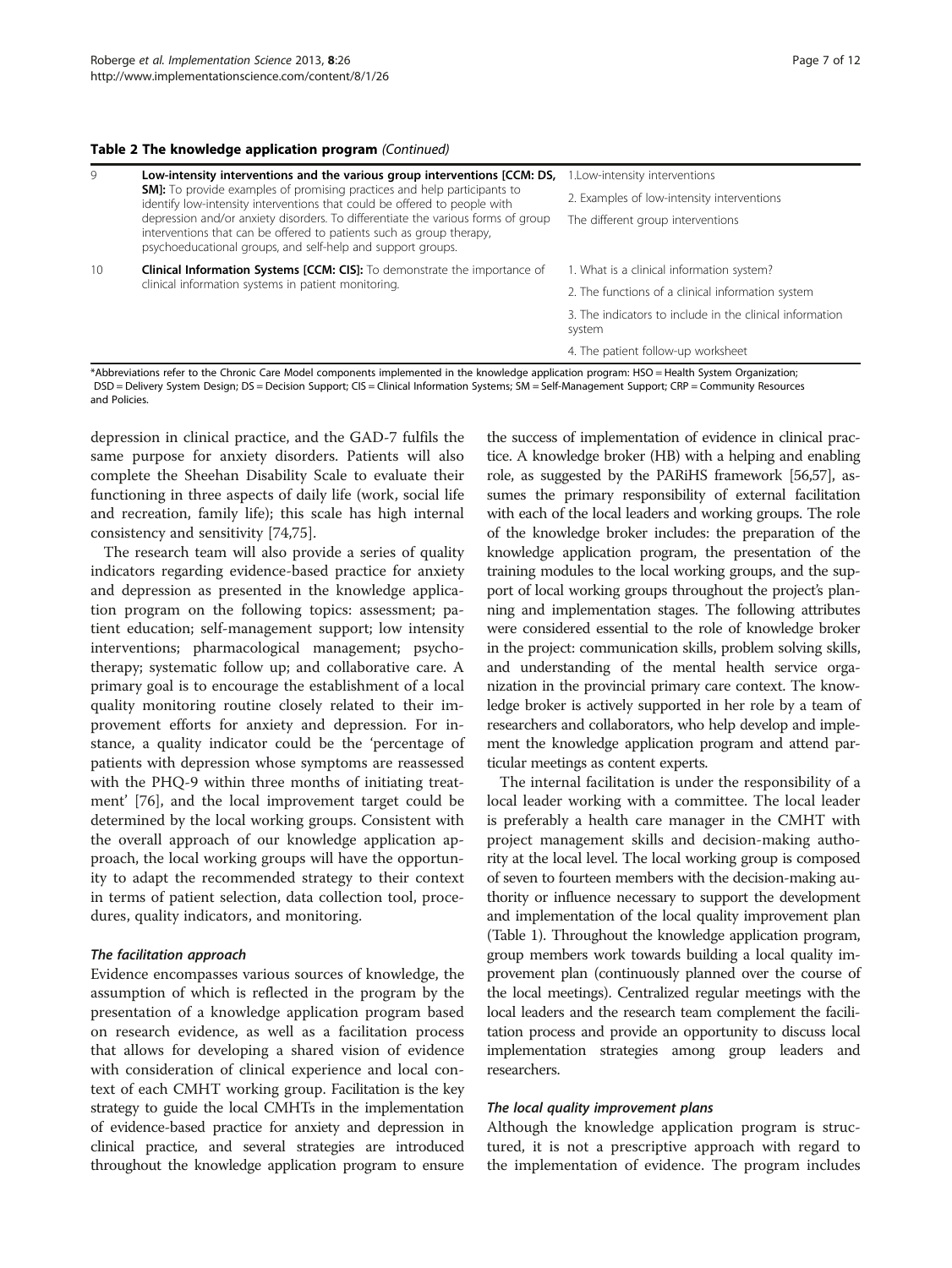several strategies to improve the quality of primary mental health care and services for anxiety or depressive disorders. These strategies are not mutually exclusive; they are complementary. The program promotes an approach that is tailored to the specific context of each CMHT and collaborating primary care medical clinic. It translates into the various players taking an active role at each project phase. The local quality improvement plans are therefore tailored according to the interaction of evidence, context and facilitation in each CMHT, and local working groups have the responsibility to take into consideration these elements in order to decide which specific improvement strategies they will seek to implement in their local context. The minimal requirement for the local working groups is to include at least two improvement strategies in their local quality improvement plans, as well as the mandatory clinical information systems strategy. This quality improvement plan must include the intervention strategies selected, reasons behind these choices, resources and tools required, approaches to take, a realistic implementation timetable and budget, task distribution, and indicators to assess the success of intervention implementations.

#### Phase 2: The implementation of the local quality improvement plans

Following the knowledge transfer phase and preparation of local quality improvement plans, the six local working groups in the CMHTs begin the implementation of their local improvement strategies. The role of the knowledge broker during the implementation phase includes quarterly meetings with local working groups to promote clinical and organizational quality of care assessment, tools and material presented to the community to aid the process, and support to implement Plan-Do-Study-Act cycles [\[77,78\]](#page-11-0) to encourage experimentation with small changes, gradually progressing towards more complex improvements in each of the exposed organizations throughout the two years of implementation. The knowledge broker will facilitate discussion meetings with local working groups on the local quality improvement targets based on patients' data collected by each CMHT. A research assistant will be available to provide support, if required by the local working committees, with the aggregation of data and descriptive analysis for the CMHTs prior to each local quarterly meeting. Data will be deidentified before being transmitted to the research team.

#### Planning the study of the intervention Data sources

Data collection and analysis will be performed using concurrent mixed methods [[79,80\]](#page-11-0) that rely on multiple data sources to facilitate understanding of a complex phenomenon. The mixed data collection method is

based on four main data sources. First, a daily log will be kept by a knowledge broker for the whole duration of the research project, which will include meeting reports with local working groups and other contacts with local leaders, summaries of telephone conversations, followup discussions with key actors, and field notes. Second, the written documents regarding the local quality improvement plans will be consigned for the analysis with all other relevant case documents. Third, the Assessment of Chronic Illness Care (ACIC) [[81\]](#page-11-0) will be used to document the level and nature of changes regarding the six components of the Chronic Care Model. The ACIC is a quality-improvement tool for improving care at the community, organisation, practice and patient levels. The scale is composed of 28 items assessing levels of implementation of quality improvement strategies divided into six sections that are related to the six elements of the Chronic Care Model. The ACIC has been shown to be responsive to organisational quality improvement efforts [[81\]](#page-11-0). The content of the ACIC tool has been adapted by the research team to identify areas of improvement relating specifically to evidence-based care for common mental disorders. The ACIC questionnaire will be completed before and after the implementation of the quality improvement program in each CMHT by a health care manager and a clinician. Fourth, the patient data collection in each CMHT will gather information on processes of care and health outcomes for patients with anxiety and depressive disorders for each case, and will provide information on local quality indicators and improvement targets.

#### Data coding and analysis

The first objective of the study aims at evaluating the implementation of the knowledge application program for anxiety and depressive disorders in the six CMHTs. The second objective aims at examining the contextual factors associated with the selection of quality improvement strategies integrated in the local quality improvement plans, while the third objective aims at exploring barriers and facilitators associated with the level of implementation of the local quality improvement plans. Data coding and reduction for these objectives will be based on all relevant qualitative and quantitative data for each of the six sites. The data management and reduction for all written material will be carried out using NVivo 10 (QSR International) qualitative data analysis software. The coding strategy will be based on the three elements of the PARiHS conceptual framework (evidence, context, facilitation), as well as the variables associated with each of the six components of the Chronic Care Model, and emerging themes over the course of the project. Data will be sorted with the 'case' as main analysis unit to allow an in-depth analysis of each case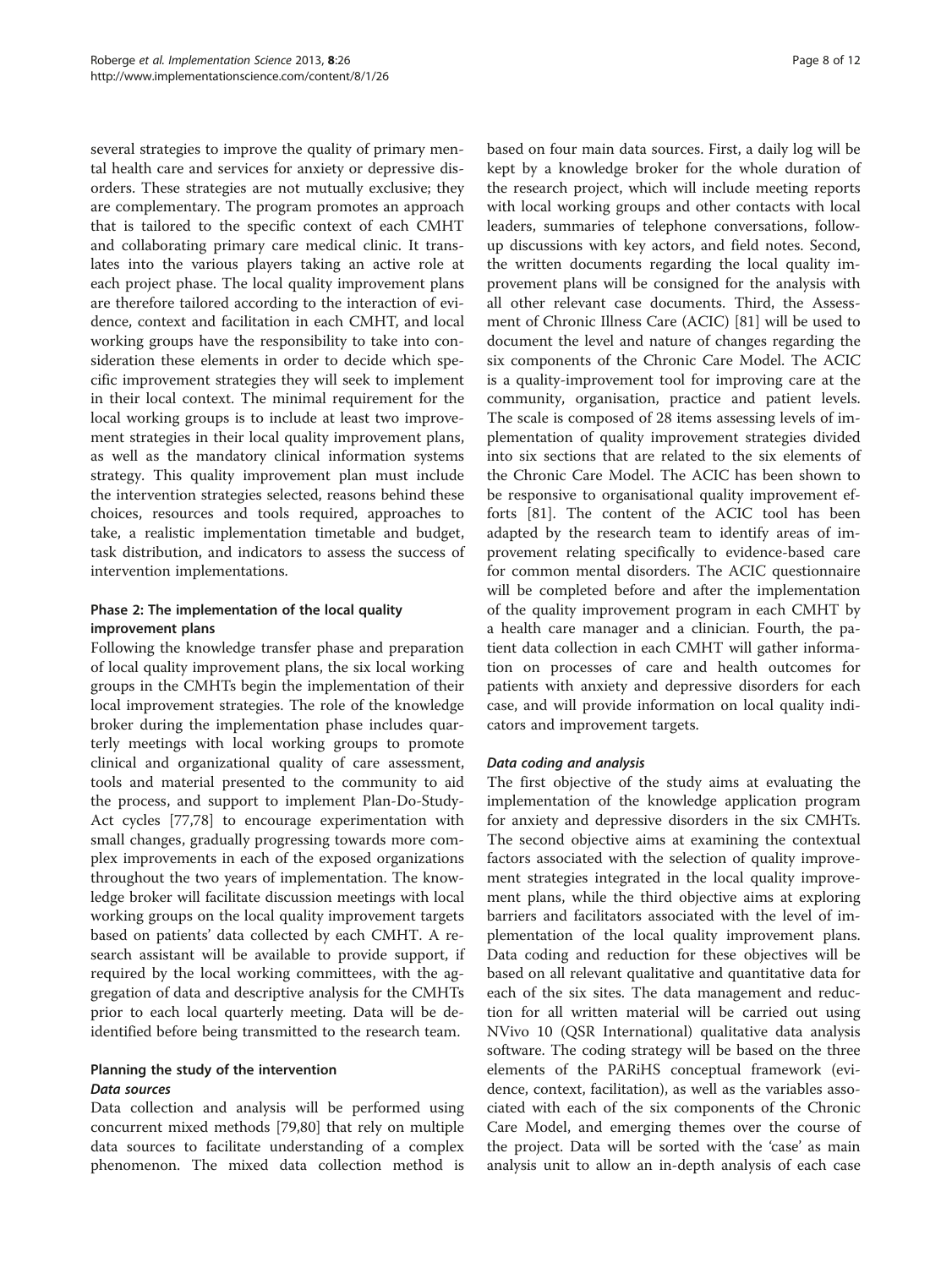and to compare cases within the continuous analysis process.

The qualitative analysis of the data will be conducted using Miles and Huberman's iterative cyclical process [[80\]](#page-11-0). Data triangulation involving the first three data sources and the different users will ensure the validity of the description on the cases and their evolution, as well as permit the integration of both data types in the thematic analyses, for a better understanding of the implementation and results in each context. A cross-case analysis will then be conducted toward the end of the study to discern the common themes across cases and examine the interaction of evidence, context and facilitation as described in the PARiHS framework. The systematic comparative analysis of the six study cases will allow for discriminating factors associated with the implementation's success, and examining the degree of implementation of the knowledge application program components in various contexts. We need to identify which specific components of the program were chosen and which intervention strategies were selected in the local quality improvement plans, whether they were successfully implemented by the end of the implementation phase and what local working groups think about the usefulness of this program and of its different components. We will also examine the contextual factors that influenced the selection of quality improvement strategies in relation to each of the CCM components, as well as explore barriers and facilitators associated with the level of implementation of specific anxiety and depressive disorder management strategies for each of the CCM components as planned in the local quality improvement plans.

The fourth objective aims at assessing the impact of the Clinical Information Systems component of the knowledge application program on the development and implementation of local quality monitoring strategies. Data coding and analysis will be conducted in continuity with the procedure exposed for the previous objectives, with the addition of the fourth data source: data from local clinical information systems. We will examine whether cases successfully implemented a basic clinical information system and introduced a monitoring approach to assess the quality of care for anxiety and depression in their local contexts. We will also explore the use of quality indicators and improvement targets to monitor the implementation of quality improvement strategies as described in the local plans. Contextual factors associated with data collection, selection and adaptation of recommended quality indicators will also be examined, and barriers and enablers to the implementation of the basic clinical information system will also be addressed. The analysis will draw on all data sources, particularly the quality monitoring and quarterly facilitation meetings during the implementation phase in each CMHT. Data for each case will be used for a comprehensive examination of elements, including the coverage of the data collection at the local level, the patient profiles, as well as the types of care processes and patient outcomes data collected. Because the multiple case study aims to provide an in-depth assessment of the implementation process in each specific context, the achievement of quality monitoring goals will be integrated to each within-case analyses.

#### Time frame of the study

The study will be conducted from November 2011 to October 2014. The project's preparation phase (November 2011 to August 2012) involves preparing the knowledge application program, organising an initial centralized meeting with local leaders and planning local working groups.

During the knowledge transfer phase (September 2012 to January 2013), the ten modules of the knowledge application program are presented to each of the six local working groups over the course of six three-hour meeting and training sessions. Each site then prepares their local quality improvement plan, which establishes their quality improvement strategies. In this plan, they must determine a project timeline, identify and prioritize the required means and resources to support the implementation of their selected strategies, appoint collaborators and prepare a budget. Between February 2013 and March 2013, the second centralized meeting with local leaders will be held in order to assist them in the finalization of their respective local quality improvement plan.

During the implementation phase (April 2013 to October 2014), the research team will provide tools and support as needed to the local working groups in the implementation of their local improvement strategies. PDSA cycles will be introduced, and experimentation with the patient follow-up worksheet will begin. Local meetings will be held at three-month intervals in order to provide an update, collect patient data, and offer feedback about program impacts. A centralized meeting with local working groups will be held at the beginning and at the end of the implementation phase. Data will be collected throughout the study phases. Results will be presented in conferences and scientific journals, as well as to an advisory board involved in an integrated knowledge transfer approach throughout the process (September 2013 to April 2014).

#### **Discussion**

The implementation of an evidence-based knowledge application program for anxiety and depression in primary care aims to improve the organisation and delivery of mental health services from a population perspective. This project will provide in-depth understanding regarding the contextual factors that are associated with the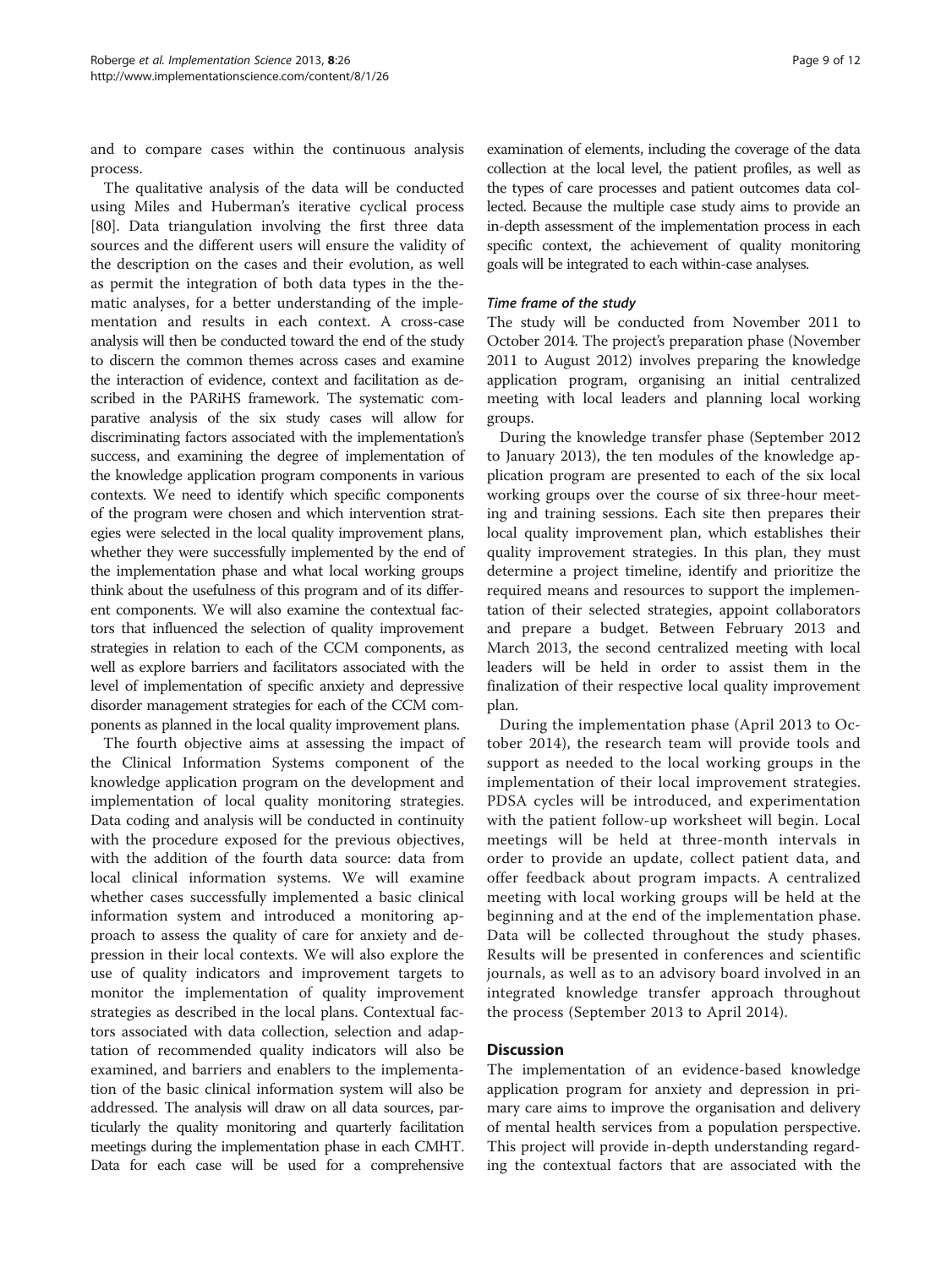<span id="page-9-0"></span>selection of strategies for improvement, the barriers and facilitators throughout the implementation process, and the development of a quality monitoring routine at the local level. The project will allow a close examination of the interplay between evidence, context and facilitation as conceptualized in the PARiHS framework. The project's integrated approach to knowledge application is at the core of this collaborative endeavour, one that involves clinicians, health care managers, researchers, and decision-makers alike. This approach allows all stakeholders involved to develop a shared perspective on mental health, which is a determining factor in regard to the impact of the program on primary mental health care practices in Quebec [[82\]](#page-11-0). We believe this collaboration to be conducive to enhancing reflective practices focused on the quality of mental health care.

A set of limitations should be considered for this study protocol. First, the research design was conceived primarily to examine conceptual and instrumental knowledge use rather than to examine the effects of multifaceted interventions adopted and implemented by each case following the knowledge transfer phase [\[83](#page-11-0)]. Therefore, it will not be possible to draw conclusions on changes in patient outcomes from the implementation of the knowledge application program. However, the results of the multiple case study will provide critical information to guide the development of a structured tailored organisational and professional intervention that could be examined with a pragmatic randomized controlled trial in other CMHTs and medical clinics to evaluate the effects of the implementation of evidencebased practice. Second, since the study is conducted in CMHTs and medical clinics in the province of Quebec, Canada, caution will be required in the transferability of findings to other primary care settings or organizations. We attempted to maximize the generalizability of results for our provincial health care system by conducting the multiple case study in six different contexts and primary care settings. Third, the conduct of an implementation study in multiple routine clinical settings presents challenges for data collection and consequently may present a threat to validity, which we addressed by using a triangulation approach based on multiple quantitative and qualitative data sources.

The uptake of evidence to improve the quality of care for common mental disorders in primary care is a complex process that requires careful consideration of the context in which innovations are introduced. The implementation of the knowledge application program within a population health perspective is consistent with the priorities set forth in the current mental health care reform in Quebec. Strengthening primary mental health care will lead to a more efficient health care system.

#### Competing interests

The authors declare that they have no competing interests.

#### Authors' contributions

All authors read and approved the final manuscript.

#### Acknowledgements

This study is supported by grants from the following: Canadian Institutes of Health, Fonds de recherche du Québec – Santé, Ministère de la Santé et des Services Sociaux and Bell Canada. PR, JH, JFL and CH were supported by a research scholarship from the Fonds de recherche du Québec – Santé and LF by an applied public health chair from the Canadian Institutes of Health Research, the Fonds de recherche du Québec – Santé and the Ministère de la Santé et des Services Sociaux. We would like to thank Annie Benoit for her assistance in preparing this article.

#### Author details

<sup>1</sup>Département de médecine de famille et de médecine d'urgence, Faculté de médecine et des sciences de la santé, Université de Sherbrooke, 3001, 12e Avenue Nord, Sherbrooke, Québec, Canada. <sup>2</sup>Institut national de santé publique du Québec, 190, boul. Crémazie Est, Montréal, Québec, Canada. <sup>3</sup>Centre de recherche du Centre hospitalier universitaire de Montréal (CRCHUM), Pavillon Édouard-Asselin, 264, boul. René-Lévesque Est, Montréal, Québec, Canada. <sup>4</sup>Département de psychologie, Université du Québec à Montréal, Pavillon J.A. De Sève, 305 rue Christin, Montréal, Québec, Canada. 5 École de psychologie, Université Laval, Pavillon Félix-Antoine-Savard, 2325, rue des Bibliothèques, Québec, Québec, Canada.

#### Received: 18 January 2013 Accepted: 26 February 2013 Published: 4 March 2013

#### References

- 1. Mechanic D: Barriers to help-seeking, detection, and adequate treatment for anxiety and mood disorders: implications for health care policy. J Clin Psychiatry 2007, 68(Suppl 2):20–26.
- 2. Moussavi S, Chatterji S, Verdes E, Tandon A, Patel V, Ustun B: Depression, chronic diseases, and decrements in health: results from the World Health Surveys. Lancet 2007, 370(9590):851–858.
- 3. Somers JM, Goldner EM, Waraich P, Hsu L: Prevalence and incidence studies of anxiety disorders: a systematic review of the literature. Can J Psychiatry 2006, 51(2):100–113.
- 4. Waraich P, Goldner EM, Somers JM, Hsu L: Prevalence and incidence studies of mood disorders: a systematic review of the literature. Can J Psychiatry 2004, 49(2):124–138.
- 5. Kroenke K, Spitzer RL, Williams JB, Monahan PO, Lowe B: Anxiety disorders in primary care: prevalence, impairment, comorbidity, and detection. Ann Intern Med 2007, 146(5):317-325.
- 6. World Health Organization: The global burden of disease: 2004 update. 2008:146. [http://www.who.int/healthinfo/global\\_burden\\_disease/](http://www.who.int/healthinfo/global_burden_disease/GBD_report_2004update_full.pdf) [GBD\\_report\\_2004update\\_full.pdf](http://www.who.int/healthinfo/global_burden_disease/GBD_report_2004update_full.pdf).
- 7. Katon WJ: Improving recognition and quality of depression care in patients with common chronic medical illnesses. Living Well with Chronic Illness: A Call for Public Health Action. Washington, DC: The National Academies Press; 2012.
- 8. Roy-Byrne PP, Davidson KW, Kessler RC, Asmundson GJ, Goodwin RD, Kubzansky L, Lydiard RB, Massie MJ, Katon W, Laden SK, Stein MB: Anxiety disorders and comorbid medical illness. Gen Hosp Psychiatry 2008, 30(3):208–225.
- 9. Lamers F, van Oppen P, Comijs HC, Smit JH, Spinhoven P, van Balkom AJ, Nolen WA, Zitman FG, Beekman AT, Penninx BW: Comorbidity patterns of anxiety and depressive disorders in a large cohort study: the Netherlands Study of Depression and Anxiety (NESDA). J Clin Psychiatry 2011, 72(3):341–348.
- 10. Conway KP, Compton W, Stinson FS, Grant BF: Lifetime comorbidity of DSM-IV mood and anxiety disorders and specific drug use disorders: results from the National Epidemiologic Survey on Alcohol and Related Conditions. J Clin Psychiatry 2006, 67(2):247–257.
- 11. Vasiliadis HM, Dionne PA, Preville M, Gentil L, Berbiche D, Latimer E: The excess healthcare costs associated with depression and anxiety in elderly living in the community. Am J Geriatr Psychiatry 2012. doi[:10.1097/](http://dx.doi.org/10.1097/JGP.0b013e318248ae9e) [JGP.0b013e318248ae9e](http://dx.doi.org/10.1097/JGP.0b013e318248ae9e).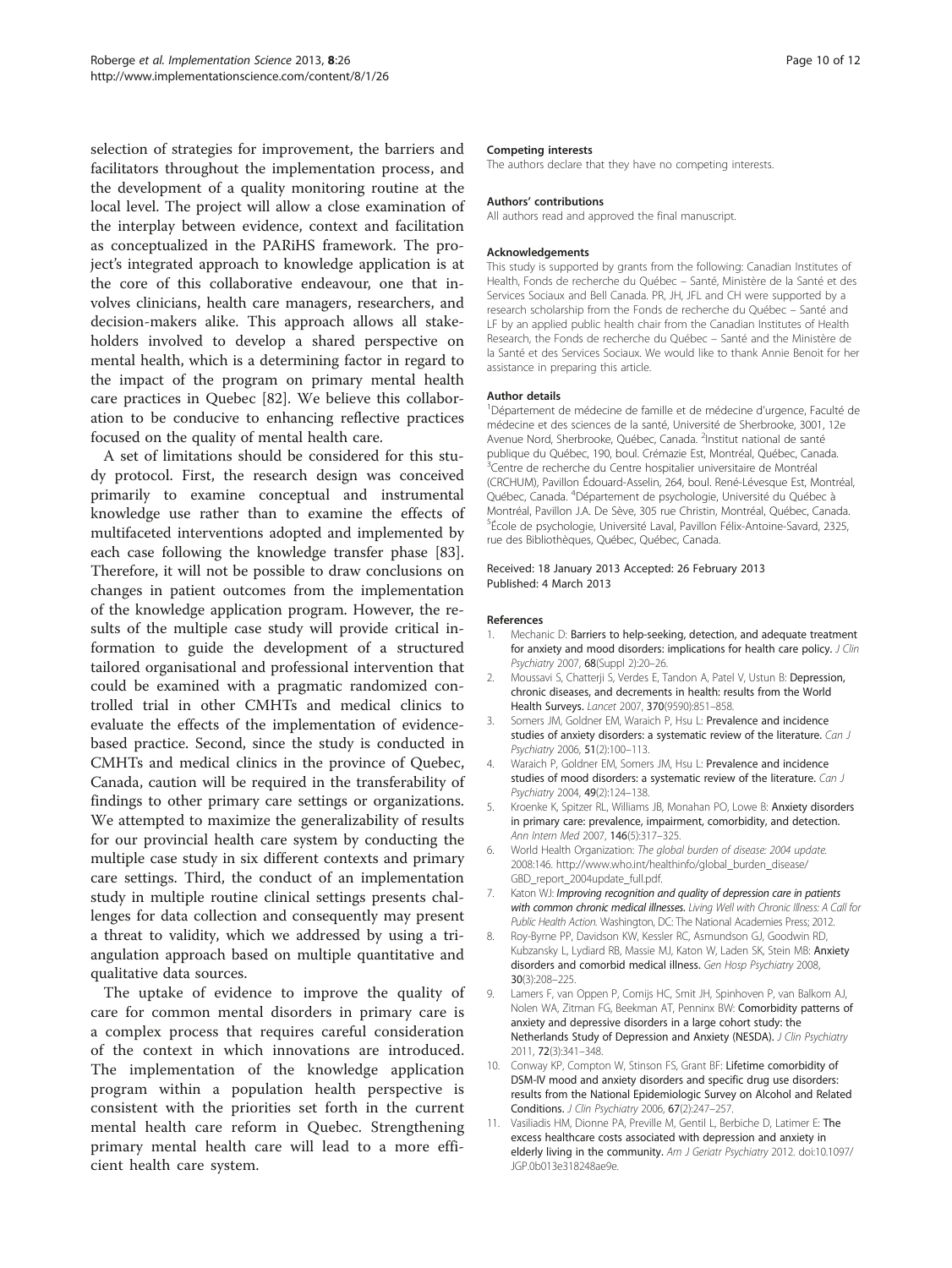- <span id="page-10-0"></span>12. Roberge P, Marchand A, Reinharz D, Cloutier K, Mainguy N, Miller JM, Bégin J, Turcotte J: Healthcare utilization following cognitive-behavioral treatment for panic disorder with agoraphobia. Cogn Behav Ther 2005, 34(2):79–88.
- 13. Lim K, Jacobs P, Ohinmaa A, Schopflocher D, Dewa CS: A new populationbased measure of the economic burden of mental illness in Canada. Chronic Dis Can 2008, 28(3):92–98.
- 14. Jacob V, Chattopadhyay SK, Sipe TA, Thota AB, Byard GJ, Chapman DP, Community Preventive Services Task Force: Economics of collaborative care for management of depressive disorders: a community guide systematic review. Am J Prev Med 2012, 42(5):539-549.
- 15. Horton R: Launching a new movement for mental health. Lancet 2007, 370(9590):806.
- 16. Kirby M, Keon W: Out of the shadows at last. Transforming mental health, mental illness and addiction services in Canada. Senate of Canada: Standing Senate Committee on Social Affairs, Science and Technology; 2006.
- 17. World Health Organization, World Organization of Family Doctors (Wonca): Integrating mental health into primary care: a global perspective. 2008. [http://www.](http://www.who.int/mental_health/policy/services/mentalhealthintoprimarycare/en/) [who.int/mental\\_health/policy/services/mentalhealthintoprimarycare/en/.](http://www.who.int/mental_health/policy/services/mentalhealthintoprimarycare/en/)
- 18. Gask L, Lester H, Kendrick T, Peveler R: Primary Care Mental Health. London, UK: The Royal College of Psychiatrists; 2009.
- 19. Proctor EK, Landsverk J, Aarons G, Chambers D, Glisson C, Mittman B: Implementation research in mental health services: an emerging science with conceptual, methodological, and training challenges. Adm Policy Ment Health 2009, 36(1):24–34.
- 20. Canadian Psychiatric Association: Clinical practice quidelines: Management of anxiety disorders. Can J Psychiatry 2006, 51(Suppl 2):1-93.
- 21. Lam RW, Kennedy SH, Grigoriadis S, McIntyre RS, Milev R, Ramasubbu R, Parikh SV, Patten SB, Ravindran AV, Canadian Network for Mood and Anxiety Treatments (CANMAT): Canadian Network for Mood and Anxiety Treatments (CANMAT) clinical guidelines for the management of major depressive disorder in adults. III. Pharmacotherapy. J Affect Disord 2009, 117(Suppl 1):26–43.
- 22. Parikh SV, Segal ZV, Grigoriadis S, Ravindran AV, Kennedy SH, Lam RW, Patten SB, Canadian Network for Mood and Anxiety Treatments (CANMAT): Canadian Network for Mood and Anxiety Treatments (CANMAT) clinical guidelines for the management of major depressive disorder in adults. II. Psychotherapy alone or in combination with antidepressant medication. J Affect Disord 2009, 117(Suppl 1):15–25.
- 23. Roberge P, Fournier L, Duhoux A, Nguyen CT, Smolders M: Mental health service use and treatment adequacy for anxiety disorders in Canada. Soc Psychiatry Psychiatr Epidemiol 2011, 46(4):321–330.
- 24. Duhoux A, Fournier L, Nguyen CT, Roberge P, Beveridge R: Guideline concordance of treatment for depressive disorders in Canada. Soc Psychiatry Psychiatr Epidemiol 2009, 44(5):385–392.
- 25. Stein MB, Roy-Byrne P, Craske MG, Campbell-Sills L, Lang AJ, Golinelli D, Rose RD, Bystritsky A, Sullivan G, Sherbourne CD: Quality of and patient satisfaction with primary health care for anxiety disorders. J Clin Psychiatry 2011, 72(7):970–976.
- 26. Wang PS, Angermeyer M, Borges G, Bruffaerts R, Tat CW, de GG, Fayyad J, Gureje O, Haro JM, Huang Y, Kessler RC, Kovess V, Levinson D, Nakane Y, Oakley Brown MA, Ormel JH, Posada-Villa J, guilar-Gaxiola S, Alonso J, Lee S, Heeringa S, Pennell BE, Chatterji S, Ustun TB: Delay and failure in treatment seeking after first onset of mental disorders in the World Health Organization's World Mental Health Survey Initiative. World Psychiatry 2007, 6(3):177–185.
- 27. Fernandez A, Haro JM, Martinez-Alonso M, Demyttenaere K, Brugha TS, Autonell J, de Girolamo G, Bernert S, Lepine JP, Alonso J: Treatment adequacy for anxiety and depressive disorders in six European countries. Br J Psychiatry 2007, 190:172–173.
- 28. Prins MA, Verhaak PF, Smolders M, Laurant MG, van der Meer K, Spreeuwenberg P, van Marwijk HW, Penninx BW, Bensing JM: Patient factors associated with guideline-concordant treatment of anxiety and depression in primary care. J Gen Intern Med 2010, 25(7):648-655.
- 29. Duhoux A, Fournier L, Gauvin L, Roberge P: Quality of care for major depression and its determinants: a multilevel analysis. BMC Psychiatry 2012, 12(1):142.
- 30. Houle J, Beaulieu MD, Lesperance F, Frasure-Smith N, Lambert J: Inequities in medical follow-up for depression: a population-based study in Montreal. Psychiatr Serv 2010, 61(3):258–263.
- 31. Stein MB, Sherbourne CD, Craske MG, Means-Christensen A, Bystritsky A, Katon W, Sullivan G, Roy-Byrne PP: Quality of care for primary care patients with anxiety disorders. Am J Psychiatry 2004, 161(12):2230-2237
- 32. Wang PS, Lane M, Olfson M, Pincus HA, Wells KB, Kessler RC: Twelve-month use of mental health services in the United States: results from the National Comorbidity Survey Replication. Arch Gen Psychiatry 2005, 62(6):629–640.
- 33. Roy-Byrne PP, Wagner AW, Schraufnagel TJ: Understanding and treating panic disorder in the primary care setting. J Clin Psychiatry 2005, 6(Suppl 4):16–22.
- 34. Collins KA, Westra HA, Dozois DJA, Burns DD: Gaps in accessing treatment for anxiety and depression: challenges for the delivery of care. Clin Psychol Rev 2004, 24(5):583–616.
- 35. Katon WJ, Seelig M: Population-based care of depression: team care approaches to improving outcomes. J Occup Environ Med 2008, 50(4):459–467.
- 36. Grol R, Wensing M, Eccles M: Improving Patient Care. The Implementation of Change in Clinical Practice. Oxford: Elsevier; 2005.
- 37. Gilbody S, Whitty P, Grimshaw J, Thomas R: Educational and organizational interventions to improve the management of depression in primary care: a systematic review. JAMA 2003, 289(23):3145–3151.
- 38. Smolders M, Laurant M, Roberge P, van Balkom A, van Rijswijk E, Bower P, Grol R: Knowledge transfer and improvement of primary and ambulatory care for patients with anxiety. Can J Psychiatry 2008, 53(5):277-293.
- 39. Cape J, Whittington C, Bower P: What is the role of consultation-liaison psychiatry in the management of depression in primary care? A systematic review and meta-analysis. Gen Hosp Psychiatry 2010, 32(3):246–254.
- 40. Gilbody S, Bower P, Fletcher J, Richards D, Sutton AJ: Collaborative care for depression: a cumulative meta-analysis and review of longer-term outcomes. Arch Intern Med 2006, 166(21):2314–2321.
- 41. Williams JW Jr, Gerrity M, Holsinger T, Dobscha S, Gaynes B, Dietrich A: Systematic review of multifaceted interventions to improve depression care. Gen Hosp Psychiatry 2007, 29(2):91-116.
- 42. Kates N, Mazowita G, Lemire F, Jayabarathan A, Bland R, Selby P, Isomura T, Craven M, Gervais M, Audet D: The evolution of collaborative mental health care in Canada: A shared vision for the future. Can J Psychiatry 2011, 56(5):1–10.
- 43. Archer J, Bower P, Gilbody S, Lovell K, Richards D, Gask L, Dickens C, Coventry P: Collaborative care for depression and anxiety problems. Cochrane Database Syst Rev 2012, 10:CD006525.
- 44. Christensen H, Griffiths KM, Gulliver A, Clack D, Kljakovic M, Wells L: Models in the delivery of depression care: a systematic review of randomised and controlled intervention trials. BMC Fam Pract 2008, 9:25.
- 45. Katon W, Von Korff M, Lin E, Simon G: Rethinking practitioner roles in chronic illness: the specialist, primary care physician, and the practice nurse. Gen Hosp Psychiatry 2001, 23(3):138–144.
- 46. Gensichen J, Beyer M, Muth C, Gerlach FM, Von KM, Ormel J: Case management to improve major depression in primary health care: a systematic review. Psychol Med 2006, 36(1):7–14.
- 47. Franx G, Oud M, de Lange J, Wensing M, Grol R: Implementing a steppedcare approach in primary care: results of a qualitative study. Implement Sci 2012, 7(1):8.
- 48. Unützer J, Park M: Strategies to improve the management of depression in primary care. Prim Care 2012, 39(2):415–431.
- 49. Von Korff M, Tiemens B: Individualized stepped care of chronic illness. West J Med 2000, 172(2):133-137.
- 50. Wagner EH: Chronic disease management: what will it take to improve care for chronic illness? Eff Clin Pract 1998, 1(1):2-4.
- 51. Wagner EH, Austin BT, Davis C, Hindmarsh M, Schaefer J, Bonomi A: Improving chronic illness care: translating evidence into action. Health Aff (Millwood) 2001, 20(6):64–78.
- 52. Tsai AC, Morton SC, Mangione CM, Keeler EB: A meta-analysis of interventions to improve care for chronic illnesses. Am J Manag Care 2005, 11(8):478–488.
- 53. Woltmann E, Grogan-Kaylor A, Perron B, Georges H, Kilbourne AM, Bauer MS: Comparative effectiveness of collaborative chronic care models for mental health conditions across primary, specialty, and behavioral health care settings: systematic review and meta-analysis. Am J Psychiatry 2012, 169(8):790–804.